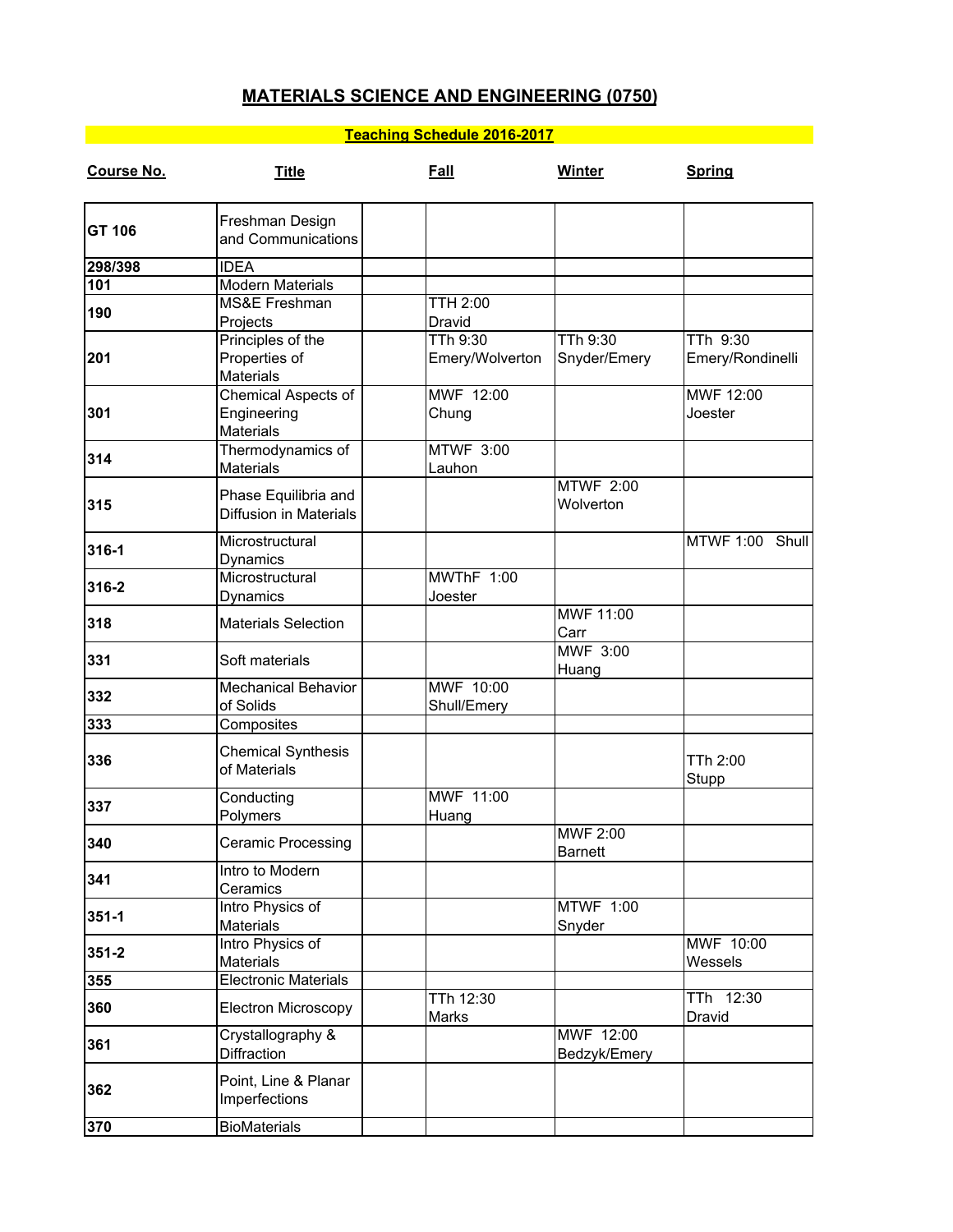| 371 | Biominerals:<br>Hierarchichal<br>Architecture and<br>Function                                       |                            | TTh 12:30<br>Joester       |                                   |
|-----|-----------------------------------------------------------------------------------------------------|----------------------------|----------------------------|-----------------------------------|
| 372 | Engineering<br><b>Strategies in Tissue</b><br>Engineering and<br>Regenerative<br>Medicine           |                            |                            | MWF 12:00<br>Shah                 |
| 376 | Nanomaterials                                                                                       |                            |                            |                                   |
| 380 | Intro to Surface<br>Science &<br>Spectroscopy                                                       |                            | MWF 9:00<br>Guisinger      |                                   |
| 381 | <b>Energy Materials</b>                                                                             | <b>TTh 11:00</b><br>Dunand |                            |                                   |
| 382 | <b>Fuel Cells</b>                                                                                   |                            |                            | TTh 11:00<br>Barnett              |
| 390 | <b>Materials Design</b>                                                                             |                            |                            | MWF 11:00<br>Olson/Rondinelli     |
| 391 | Process Design                                                                                      | <b>MWF 3:00</b><br>Chung   |                            |                                   |
| 394 | Honors Project                                                                                      | <b>TBA</b>                 | <b>TBA</b>                 | <b>TBA</b>                        |
| 395 | Magnetic Properties<br>of Materials                                                                 |                            |                            |                                   |
| 395 | <b>Mechanical Modeling</b>                                                                          |                            |                            |                                   |
| 395 | Special Topics:<br>Engineering<br>Strategies in Tissue<br>Engineering &<br>Regenerative<br>Medicine |                            |                            |                                   |
| 395 | <b>Special Topics:</b><br>Electronic and<br><b>Thermal Properties</b><br>of Materials               |                            |                            | <b>MWF 3:00</b><br>Snyder         |
| 396 | Senior Project MS&E                                                                                 | $W$ 2:00<br>Stair          | $W$ 2:00<br>Stair          | W 2:00<br>Stair                   |
| 398 | Introduction to<br>Plasma Sci. and<br>Processing Tech.                                              |                            |                            |                                   |
| 399 | <b>Special Projects</b><br>MS&E                                                                     | <b>TBA</b>                 | <b>TBA</b>                 | <b>TBA</b>                        |
| 401 | <b>Chemical and</b><br><b>Statistical</b><br>Thermodynamics of<br><b>Materials</b>                  | <b>MWF 9:00</b><br>Luijten |                            |                                   |
| 404 | Imperfections in<br><b>Materials</b>                                                                |                            | <b>MWF 1:00</b><br>Seidman |                                   |
| 405 | Physics of Solids                                                                                   |                            |                            | <b>MTWF 1:00</b><br><b>Hersam</b> |
| 406 | Symmetry and<br>Mechanical<br>Properties of<br>Materials                                            |                            |                            | <b>MWF 2:00</b><br>Dunand/Emery   |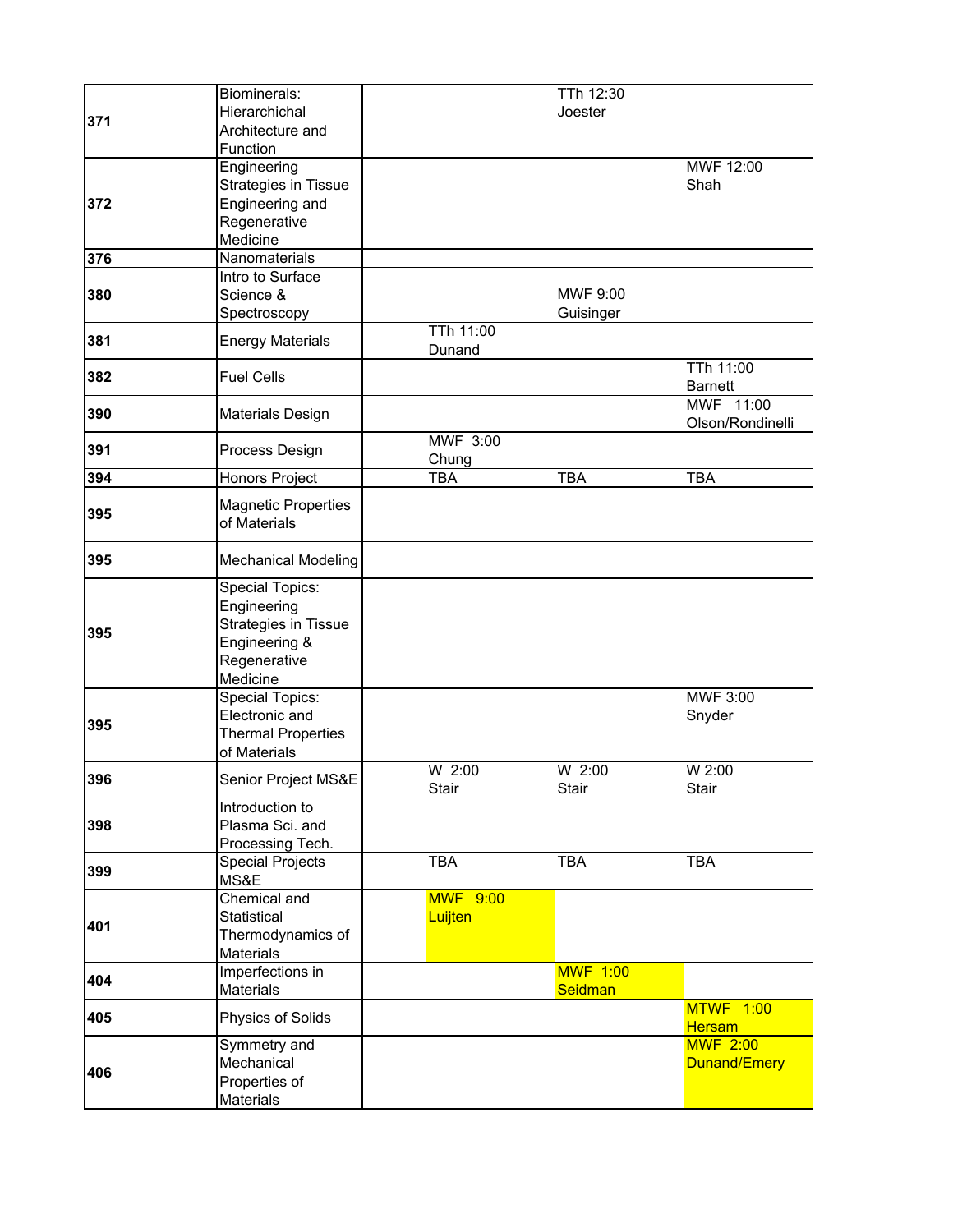|     | Phase                        |                    | MTWF 10:00      |                 |
|-----|------------------------------|--------------------|-----------------|-----------------|
| 408 | Transformations in           |                    | <b>Voorhees</b> |                 |
|     | <b>Materials</b>             |                    |                 |                 |
|     |                              |                    |                 | TTh 9:30        |
|     | Phase                        |                    |                 | Voorhees        |
| 411 | Transformations in           |                    |                 |                 |
|     | Crystalline Materials        |                    |                 |                 |
|     | Fundamentals of              | MWF 12:00          |                 |                 |
| 415 | Thin Film Materials          | <b>Barnett</b>     |                 |                 |
|     |                              |                    |                 | MWF 8:30-9:50   |
| 416 | Kinetics                     |                    |                 | Seidman         |
|     | <b>Fracture of Brittle</b>   |                    |                 |                 |
| 434 | Solids                       |                    |                 |                 |
| 435 | <b>High Temperature</b>      |                    | TTh 12:30       |                 |
|     | Materials                    |                    | Dunand          |                 |
| 445 | <b>High Polymer</b>          | TTh 2:00<br>Olvera |                 |                 |
|     | Science                      |                    |                 |                 |
| 451 | Physics of Materials         | <b>MTWF 1:00</b>   |                 |                 |
|     |                              | <b>Hersam</b>      |                 |                 |
|     | <b>Special Topics in</b>     | TTh 9:30           |                 |                 |
|     | Solid State Physics          | Wessels            |                 |                 |
| 452 | of Materials:                |                    |                 |                 |
|     | Optoelectronic               |                    |                 |                 |
|     | <b>Materials</b>             |                    |                 |                 |
|     | Physcis of                   |                    |                 |                 |
| 455 | Nanostructures               |                    |                 |                 |
|     |                              |                    |                 |                 |
|     | Functional                   |                    |                 |                 |
| 456 | Metamaterials                |                    |                 |                 |
|     | Computational                |                    | MWF 3:00        |                 |
| 458 | <b>Materials Science</b>     |                    | Wolverton       |                 |
|     |                              |                    | <b>TTh 2:00</b> |                 |
| 460 | <b>Electron Microscopy</b>   |                    | (MatSci only)   |                 |
|     |                              |                    | <b>Marks</b>    |                 |
|     |                              |                    |                 | <b>TTh 2:00</b> |
| 461 | <b>Diffraction Methods</b>   |                    |                 | Bedzyk          |
|     | in Materials Science         |                    |                 |                 |
|     | <b>Advanced Electron</b>     |                    |                 |                 |
| 465 | Microscopy and               |                    |                 | TTh 11:00       |
|     | Diffraction                  |                    |                 | <b>Marks</b>    |
| 466 | <b>Analytical Electron</b>   |                    |                 |                 |
|     | Microscopy                   |                    |                 |                 |
| 495 | Biomineralization            |                    |                 |                 |
| 495 | Solar Energy                 |                    |                 | TTh 9:30        |
|     | Conversion                   |                    |                 | Chang           |
| 495 | Mechanics of the             |                    |                 |                 |
|     | Cell                         |                    |                 |                 |
| 495 | Mechanics of Soft            |                    |                 |                 |
|     | Matter                       |                    |                 |                 |
|     | Solid State                  |                    | TTh 11:00       |                 |
| 495 | Electrochemistry for         |                    | Haile           |                 |
|     | Energy Storage and           |                    |                 |                 |
|     | Conversion                   |                    |                 |                 |
| 498 | <b>Statistical Mechanics</b> |                    |                 |                 |
| 499 | Projects                     | <b>TBA</b>         | <b>TBA</b>      | <b>TBA</b>      |
|     |                              |                    |                 |                 |